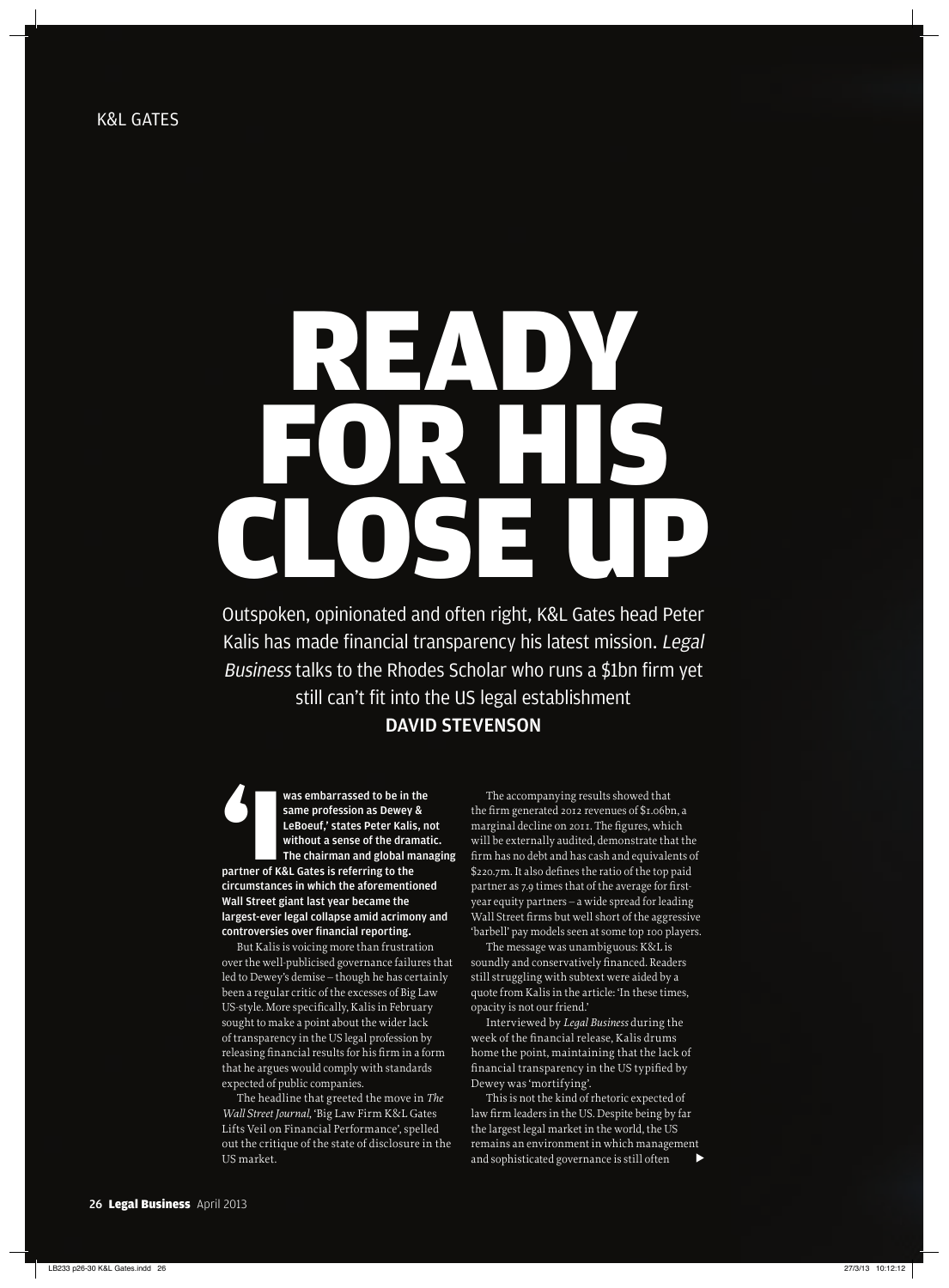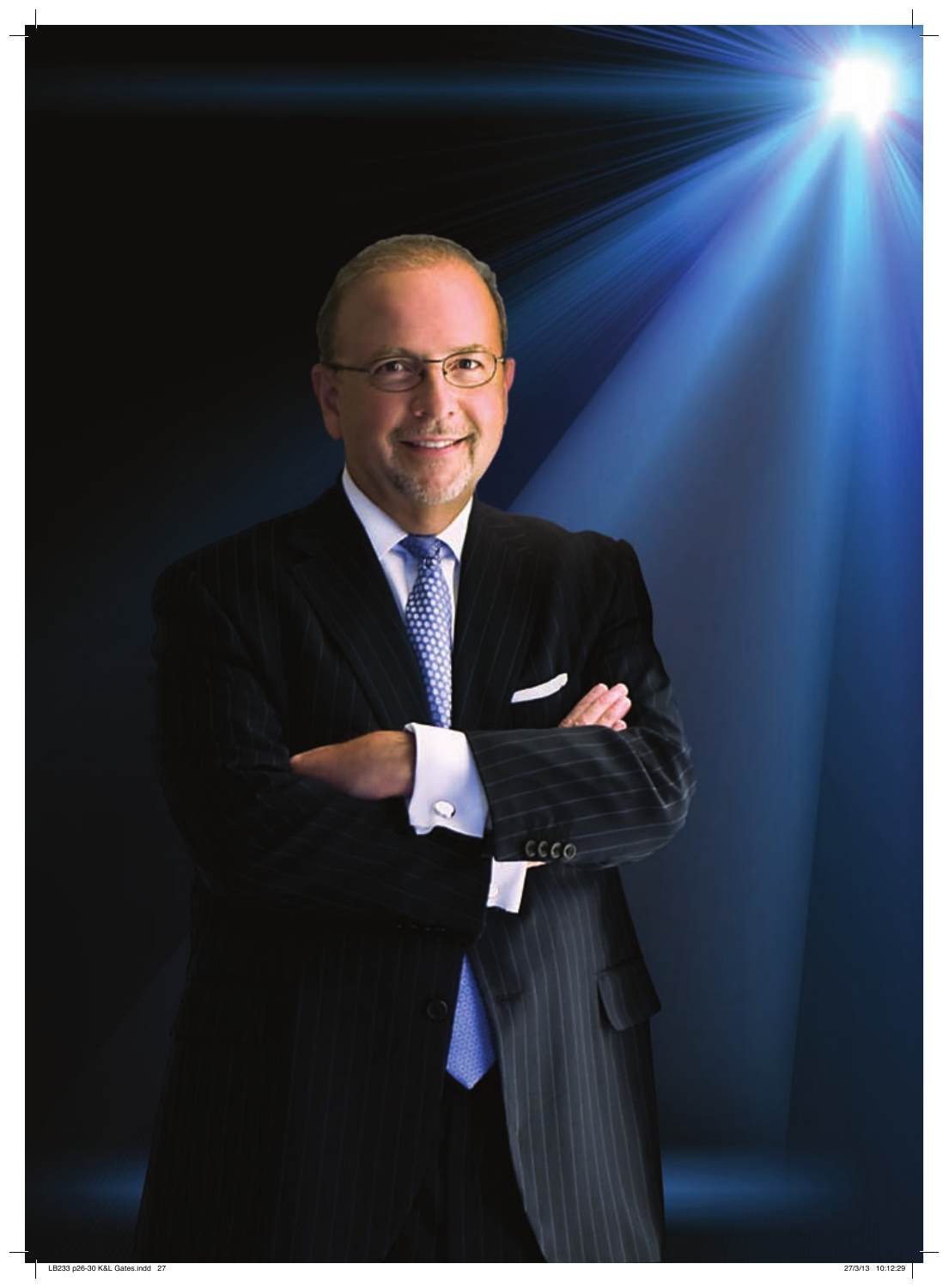# K&L GATES

• derided at the expense of rainmaking skills and the ability to bill 3,000 hours a year. It is for this reason that the reported quote of former Dewey Ballantine head Morton Pierce that 'management is not my passion' for some sums up the problems at Dewey and wider shortcomings in the US profession.

Obviously, Kalis is at the opposite end of this ideological spectrum, with management very much his focus. In pursuing that interest, Kalis has achieved – and often cultivated – a high profile and used his visibility to rail against what he sees as a profession obsessed with relative profitability and a self-defeating transfer market for star partners.

Kalis – arguably the closest the US has come to producing a Nigel Knowles-style maverick – has been similarly outspoken on many other issues, including the global credentials of the Magic Circle and the rash of multi-profit centre mergers as typified by Norton Rose. Such a stance has grated with many rival managing partners and has seen Kalis become a regular feature on US legal blogs.

In the flesh, Kalis – like Knowles – is a highly entertaining companion, at turns amusing, caustic, self-deprecating and imaginative in discussing the legal industry. In High Timber, the restaurant in which this interview was conducted, he is on first name terms with the serving staff, some of whom call him 'Pete'. (Kalis spent a lot of time at the establishment after being stuck in London for a week in 2010 as the Icelandic volcanic eruption caused flight chaos in Europe.)

But if he cuts an unusual figure for the head of a major law firm, he has presided over the unusual creation of a 2,000-lawyer practice.



# 'We're in touch three or four times a day. He wants to know what's going on, wants you to articulate the strategy for London.' Tony Griffiths, K&L Gates

#### WALL STREET, SCHMALL STREET

Kalis's rise to professional prominence came from relatively humble origins (though US lawyers practising in the late 1970s and early 1980s were still benefiting from a period of relative social mobility). His family were Greek immigrants who settled in Detroit. The Kalis family soon relocated and Kalis was raised in Wheeling, West Virginia, where his parents ran the New Nixon Restaurant.

He quickly displayed an aptitude for academia, graduating Phi Beta Kappa from West Virginia University in 1972, before going on to gain a doctorate in philosophy in Oxford after being accepted on a Rhodes Scholarship. Though the law was not an obvious career path, his uncle was a lawyer and judge, which Kalis says helped set him on his path. He studied law at Yale, becoming editor-in-chief of its law journal. He went on to clerk for the late Justice Skelly Wright, chief judge of the US Court of Appeals for the District of Columbia, and then for the late associate Justice Byron White of the US Supreme Court – a prestigious start to his career by any yardstick.

If his earlier steps in law had the glamour of a fast-track junior attorney, his career in private practice was in the more down-to-earth setting of Pittsburgh-based Kirkpatrick & Lockhart, which he joined as a litigator in 1980.

But while the emergence of a national US market was still a way off, Kirkpatrick had a reputation for producing ambitious young lawyers who weren't excessively respectful of more storied legal opponents. Recalling his early years at the 'fifth-largest firm in Pittsburgh', Kalis says: 'It was so much fun. I was litigating against Simpson Thacher. My corporate friends were

### **K&L GATES: PUTTING IT ALL TOGETHER**

2005 Kirkpatrick and Nicholson Graham & Jones merge to become Kirkpatrick & Lockhart Nicholson Graham.

**K&L Gates is** formed in a merger between Kirkpatrick & Lockhart Nicholson Graham and Preston Gates & Ellis.



2008 Merges with Luce in Texas.





2009 Opens in Singapore and Dubai.



**2011** Enters South<br>São Paulo office opening, and America with opens in Doha.

2012 Merges with Marini Salsi Picciau.

Opens in Seoul.

2013 Merges with Australia.

2013 K&L Gates opens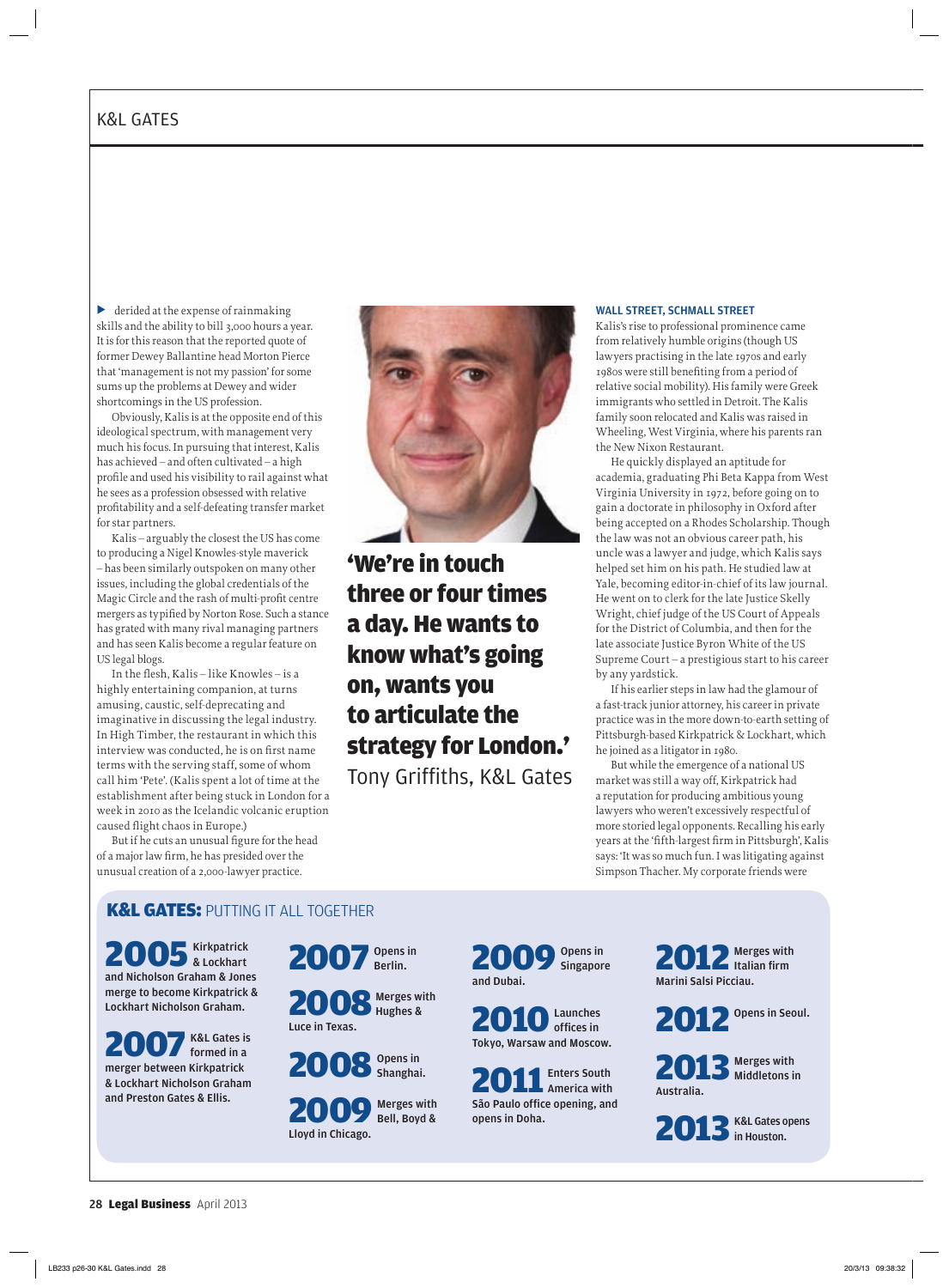doing deals against Cravath. It was an amazing formative experience. We formed this mindset of "Wall Street, Schmall Street – let's take them on".'

Despite finding success in a wide variety of contentious matters, writing about the law – and unusually the business of law – was an early passion. His profile lists more than 50 articles he has written, including incongruously a 1977 piece for the *British Journal of Industrial Relations*, titled 'The Effectiveness and Utility of the Disputes Committee of the Trades Union Congress'.

Kalis, who made partner in 1985, was authoring imaginative pieces on the economics of law by the mid-1990s, ahead of becoming managing partner of Kirkpatrick in 1997.

Under Kalis' leadership, a regional US practice would swiftly be refashioned as first a national player and then an emerging international force, securing eight mergers under his watch. Two of the most significant were Kirkpatrick's 2005 takeover of mid-tier London practice Nicholson Graham & Jones and the 2007 merger with prestigious Seattle outfit Preston Gates & Ellis, a top 100 US firm with a name partner famed as the father of Microsoft founder Bill Gates.

#### NOT FITTING IN

If K&L Gates' rise has created a global law firm, it is plain in discussion with Kalis that he sees his firm as being as much of an outlier as himself in terms of where it fits into the status-obsessed world of law.

For one, Kalis is well used to sniping about the firm's relative profitability and claims from rivals that its rapid growth in income has not seen the firm move up the food chain. The firm's profits in financial year 2006 were \$125.5m, this rose to \$320.5m in 2012. The firm's profits per equity partner for 2012 were \$899,960 for full equity partners, one of the lowest in the Global 100.

Kalis responds that these figures would be better if he had all his lawyers in pricier postcodes such as London and New York. Indeed, one of his persistent criticisms of the profession – particularly in the US – is that too many major firms focus on maintaining high profits for a relatively small number of partners at the expense of long-term expansion that will more strategically position the business.

Still, one former partner contacted for this piece argues that the firm's relatively low profitability does limit its ability to bring in and retain quality partners. This partner – while being an admirer of Kalis' leadership – maintains that there is more

disquiet in K&L's ranks over profitability than the firm acknowledges.

It is also the case that despite currently acting for an enviable roster of bluechip clients, including Microsoft, Viacom, Xerox, Bank of America Merrill Lynch and UBS, K&L has yet to build the kind of transactional muscle that drives profitability.

However, one prominent observer of the profession, William Henderson, professor at Indiana University Maurer School of Law, backs Kalis' focus on vision over short-term profitability.

'Kalis said that profits in the early years weren't going to be what you'd make at other firms but it's worth waiting for,' says Henderson. 'He is confident and visionary and unafraid to make difficult decisions such as creating a global law firm and keeping up with the way the world is going.'

Kalis certainly resists criticism that the firm hasn't made enough progress in terms of quality of work to match its huge increase in scale. 'We mainly do large deals for middle-market companies and mid-market deals for global corporates. But we have our share of über-deals too. We are, for example, one of American Airlines' advisers in its pending \$11bn merger with US Airways,' he says, while also admitting that his firm's deals more commonly tend to be in the sub-\$1bn bracket.

In terms of who Kalis sees as his competitors, he says: 'On any given day we're competing against Magic Circle firms, Wall Street firms, Silver Circle firms, other international firms national firms in countries around the world, regional firms, boutiques in all of our markets - and that's just the law firm competitors.'

#### THE TEAM, NOT THE STAR

Part of Kalis' irritation about some of the sniping his firm has faced is that he sees it coming from rivals that have at times failed to live up to the sound judgement they are trying to sell to their clients.

In this Kalis has emerged alongside author and former Kirkland & Ellis veteran Steven Harper, who now writes The Belly of the Beast blog, as one of the most trenchant critics of the profession's obsession with a star system in which firms pay ever-increasing sums to lure partners laterally.

Kalis is particularly scathing of the use of guaranteed pay deals for lateral recruits, a major feature of the collapse of Dewey and a tactic that has spread in recent years. He concedes this means K&L will miss out on some partners.

 $\blacktriangleright$ 

# QUOTABLE KALIS

'If you're not playing meaningfully in the US, you're not global. You might be smart, but you're not global. The Magic Circle only ventured out of the Eastern Time Zone once. When Clifford Chance opened in California, it eventually had to shut down and shoot its way out of town.'

 $\bullet$ 'When people say that law firms don't adapt to the changing marketplace, I would respectfully respond that the ones that didn't adapt are dead and the ones that won't now are the walking dead.'

'I was embarrassed to be in the same profession as Dewey & LeBoeuf. I found it mortifying. People think that could be widespread.'

**。** 

'I wonder what you tell your current partners who are working very hard and guaranteed nothing.'

 $\bullet$ 

'I always say that lawyers should be in one of two places, at the coalface or at the market place.'

 $\bullet$